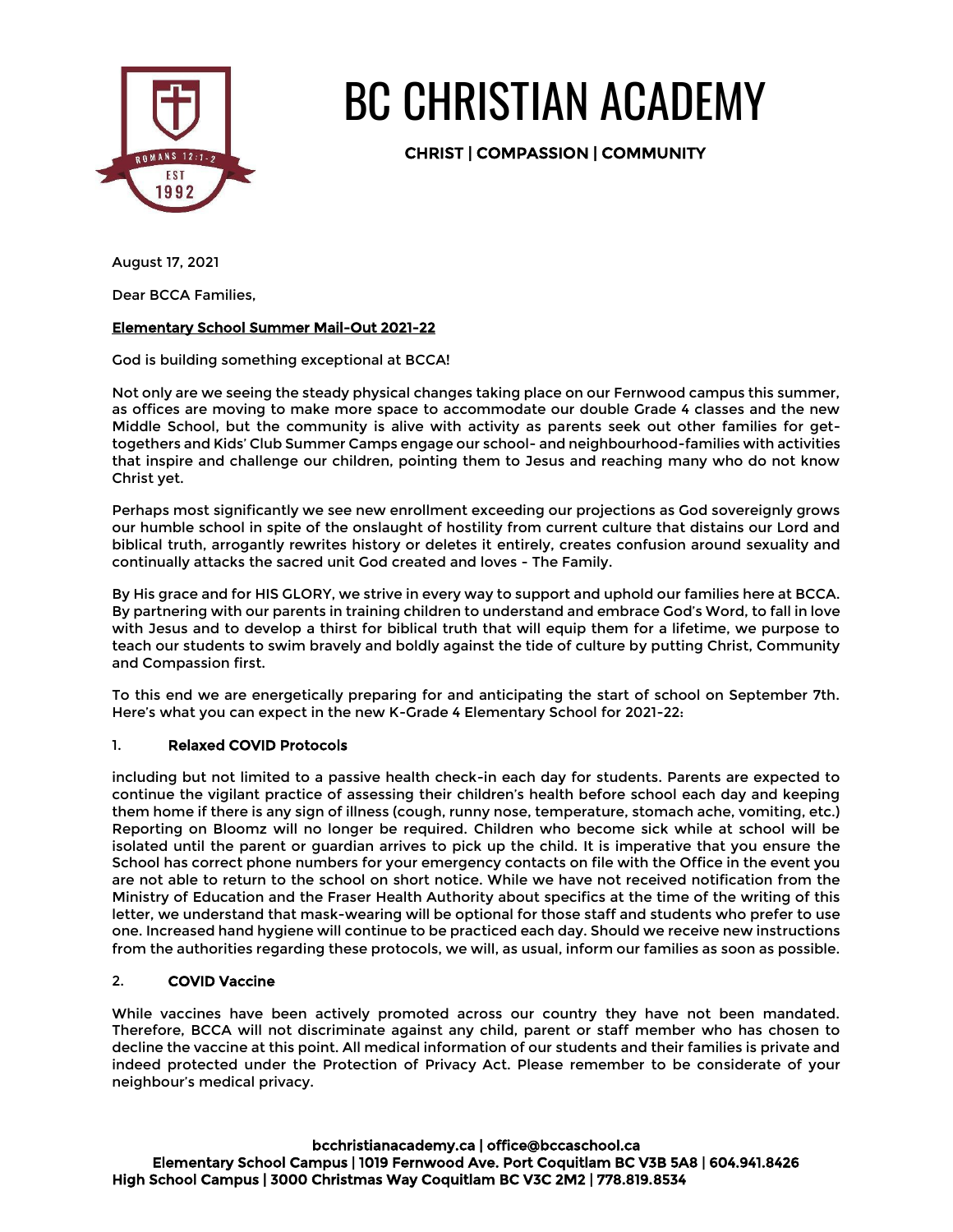

#### 3. Buddy System and Cross-Grade Activities Resume

Required cohort groupings are no longer restricting us from reinstating the popular Buddy-System, Weekly Chapels, combined-grade recess breaks and activity days or cross-grade field trips. Learning Adventures will again be able to assign learning groups of multi-age students

#### 4. Extra-Curricular Activities

After school sports, music and arts activities will resume this Fall. Keep your eyes on the BCCA WEEKLY for information of what's being offered and when.

#### 5. Parent Participation Program

Back after a one-year hiatus, the popular PPP that offers opportunities for our parents to get involved. We eagerly invite our parents to come alongside the staff and enrich our programs in a multitude of ways. Check out our School Website for opportunities and watch for specific requests from time to time coming from our Facilities Crew and the Marketing Department.

#### 6. New Staff

We are delighted to welcome the following new teachers this year in the Elementary School: Miss Maureen Rah (K), Mr. Jethro Archangel (Grade 3), Mrs. Lissa Machado-Jones (Grade 4). Our standards for qualification to teach at BCCA are extraordinarily high and as such, finding the right staff is not an easy task. We thank God for His faithful provision of gifted and godly men and women to teach and lead like Jesus in their assigned areas AND for those who have been faithfully serving the Lord for many years at BCCA. We are so grateful and blessed!

#### 7. Renovated Front Office Spaces

Work is ongoing to provide a second Principal's Office for Mr. Bylenga, our new MS Principal, an expanded Office Storage/Photocopier room and a bright, new Health Room.

## 8. Business and Marketing Offices relocated

These offices have moved to their temporary locations in our office trailers in order to make room for the second Grade 4 classroom.

## 9. New Student Bibles, Grades 1-4

Parents and educators know that just-right books promote personal reading and increased comprehension. The NIrV (New International Reader's Version) is a simplified, controlled-vocabulary version of the NIV that enables personal use by emerging readers and promotes understanding at the mid-primary level. It is the School's desire to teach students to read God's Word critically and independently at their own reading level. Starting this year, the Grade 1's will be using The Beginner's Bible: Timeless Children's Stories – more information to come from your Grade 1 classroom teacher. The Grades 2 and 3 students will need a copy of the NIrV Adventure Bible for Early Readers this year whereas Grade 4 (and 5 in the Middle School) will continue using the familiar NIV Adventure Bible. These two hard-cover Bibles will be available in the Front Office for purchase.

#### 10. Uniform Standards Re-enforced

All uniforms pieces are to be purchased from our supplier, Neat Uniform, and must be in clean condition each day. Kindly send a note of explanation if something is out of order. We will be issuing Uniform Infraction notices as friendly reminders and following through to ensure all children are in compliance. Thank you for helping us to teach our students about dressing neatly, as we represent Christ and the School to those around us.

## 11. Girls' and Boys' Hair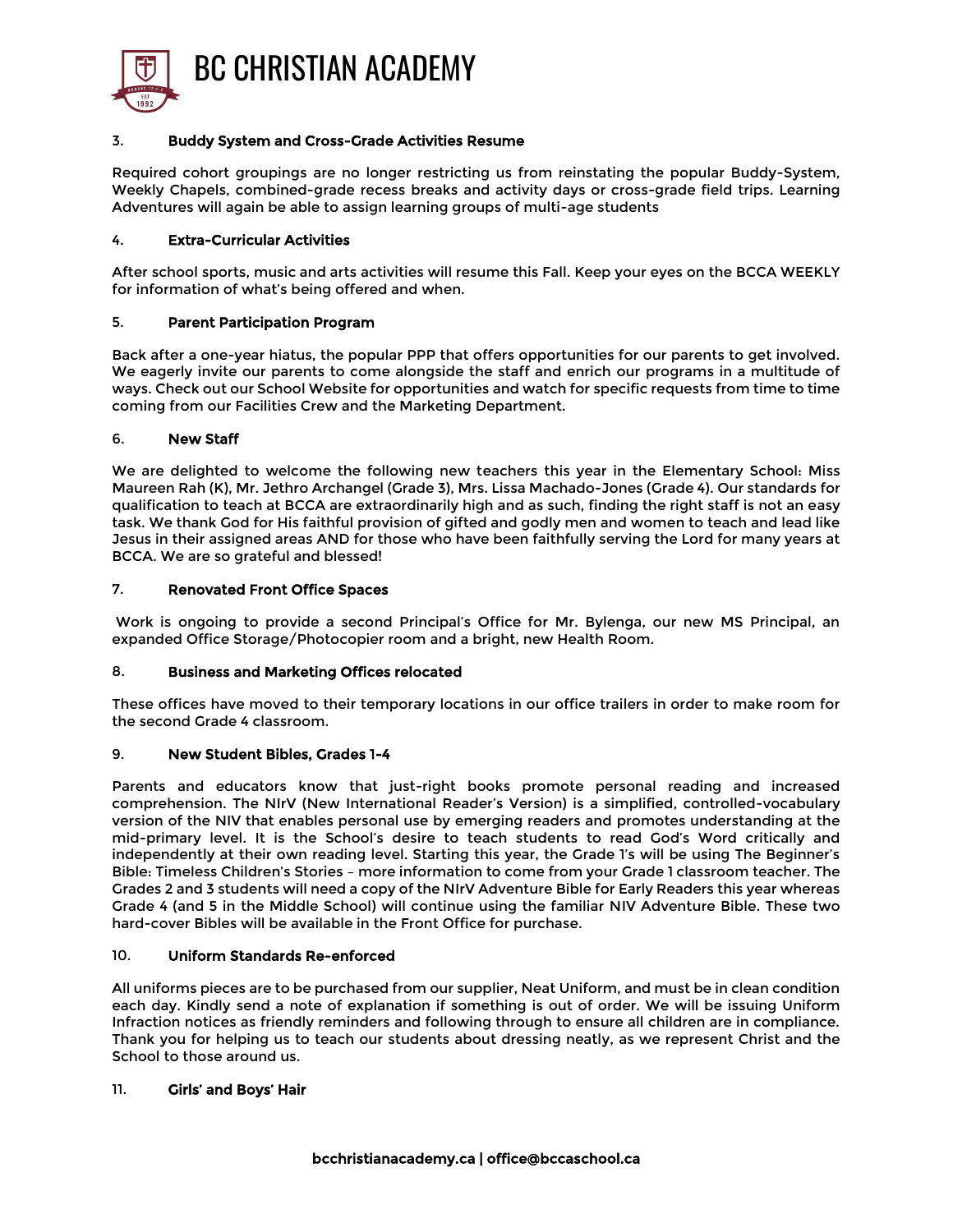

Additionally, all girls with long hair should come to school with it neatly tied, clipped, braided or ponytailed off the face. Hair accessories should be modest in size and as much as possible, coloured to match the school colours: black, white, grey /silver and cranberry. All hair colour for boys or girls must be natural colours. Those who come with unnatural dye jobs or hair extensions will be sent home to correct it to a natural colour. Boys' hair should be kept short and neat.

## 12. Hot Lunches

Due to the risk of burns, microwave ovens will not be permitted in the K-Grade 3 classrooms for student use. Grade 4's will be permitted this option. Otherwise, please use thermos containers for items that need to be served hot. We are planning to invite The Lunch Lady back once a week to offer a wide selection of healthy, hot lunches as this has been a popular program with many of our families.

# 13. NEW Grade 3&4 FLEX BLOCK

Every Wednesday afternoon this year our teachers will pool their skills and talents to offer specialty subjects to our upper class students in the Elementary School. Children will be able to choose two of the following areas to explore: Handbells, Dance, Foods, Gardening, Drama, Bucket-Drum Club, Calligraphy and Painting. (Subject to change.) These Clubs will run for 20 weeks each, allowing for two rotations a year. Watch for more information around this exciting new program!

## 14. Class Lists Release

You will be able to find your child's class when the lists are published by the School Office on Friday, September 3. Serious thought, prayer and multiple necessary considerations by our educational professionals drive all these decisions. We make a sincere effort to ensure that each child has at least one friend in the same class with them. Kindly be aware that we cannot accept special requests for placement with a certain teacher or classmates.

## 15. First Day of School

Remember this is a half day for all our students. Please pack a healthy snack for morning recess and check the information in this mailout about the September 7th staggered release times. Our popular Ice Cream Kick-Off at dismissal this day invites families to mix and mingle for a chance to start the year connecting with old and new friends.

## 16. FERNWOOD TRAFFIC

Please comply with all our traffic safety routines at all times.

- One-way traffic enters at Oakdale off Lincoln, exits at Evergreen.
- 30km/hr in the school zone and 10km/hr directly in front of the school.
- Drop-off and pick-up allows for a 1-minute stay at the curb with no exceptions.

• If your child is not ready to jump into the car within 60 seconds of your arrival you must drive around the block to keep our traffic moving.

- Please encourage your passengers to get in and out on the curb side of the car.
- Please be kind and considerate to the Traffic Volunteers who help us out.
- For Grades K-2, parents are to park on Oakdale, Evergreen, Lincoln or Killarney.

PLEASE ALWAYS SHOW UTMOST RESPECT FOR OUR NEIGHBOURS BY CAREFULLY FOLLOWING ALL THE RULES OF THE ROAD. Never block driveways or speed. Park in the direction of the flow of traffic. Courteously pull over and let oncoming traffic through if they happen to appear during our school rush hours.